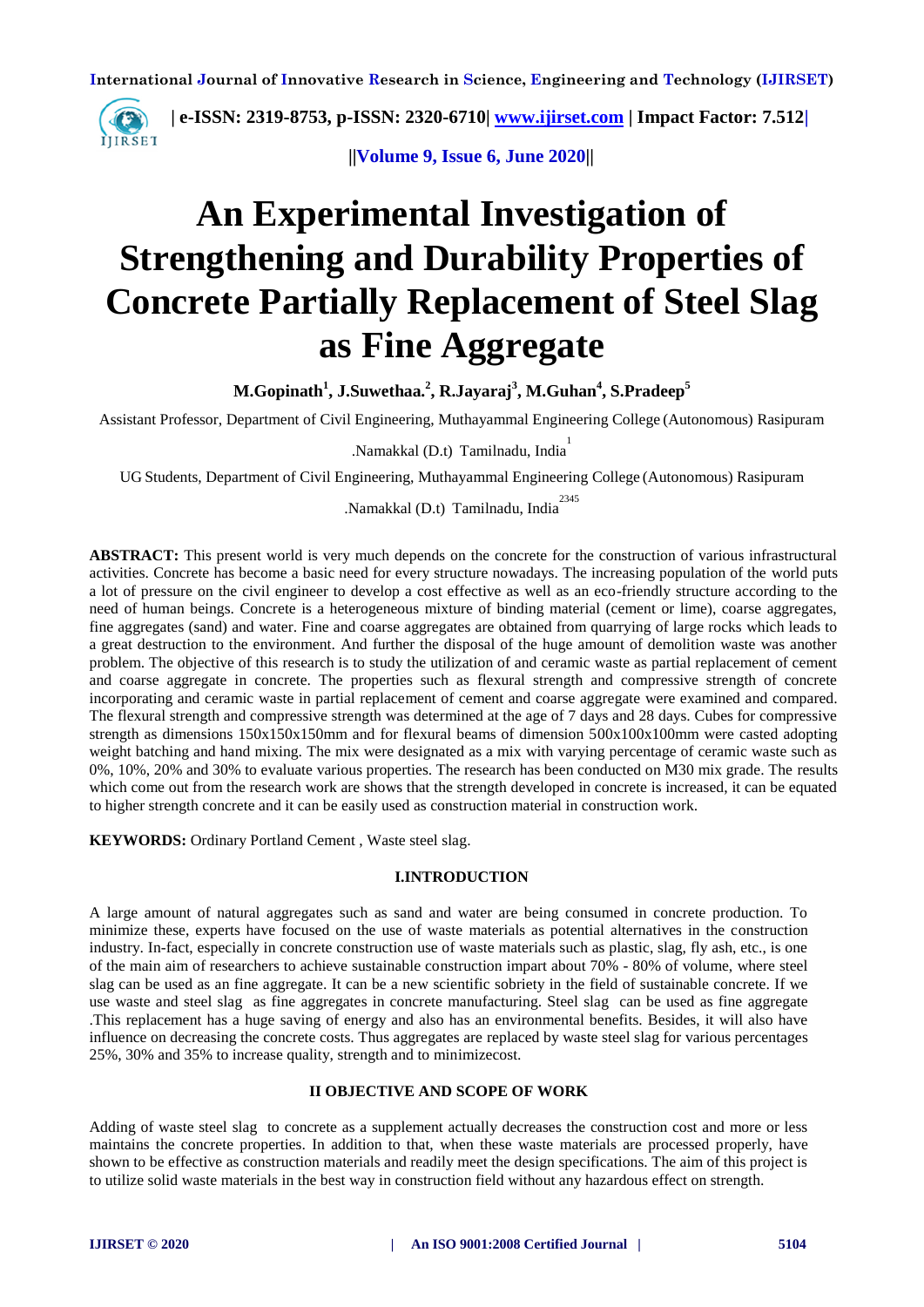

 **| e-ISSN: 2319-8753, p-ISSN: 2320-6710| [www.ijirset.com](http://www.ijirset.com/) | Impact Factor: 7.512| ||Volume 9, Issue 6, June 2020||** 

# **2.1 OBJECTIVE**

- 1. To study the partial replacement of fine aggregate with waste steel slag.
- 2. To compare the strength of replaced concrete with the conventional concrete. To evaluate the effect of using steel slag in concrete.

## **2.2 SCOPE OF THE WORK**

The main scope of this project work is to arrive the mix proportion of M30 concrete made up of replacing some percentage of fine aggregate with steel slag. Flexural strength for various trial mixes of slag and fine aggregate proportioned concrete element is to be found out.



### **IV. EXPERIMENTALMATERIALS**

Steel slag aggregate are hard having considerable value of specific gravity, light weight than normal aggregate and rough surface on one side and smooth surface on other side. Replacement of steel slag is not only cost effective but also environment-friendly. The waste steel slag are into mixed with concrete as partial replacement of fine aggregate. The usage of waste steel slag would lead to reduce the environmental pollution. The properties are Steel slag concrete mixes have very high stabilities and satisfactory flows and excellent stripping resistance. Steel slag used as surface course has good wear and skid resistance. Steel slag mixes have good heat retention and compatibility. When in contact with moisture, steel slag has a potentially expansive nature up to 10% attributed to the hydration of the free Cao and magnesium hydrates.

| S.NO | <b>PROPERTIES</b> |        | VALUES |  |
|------|-------------------|--------|--------|--|
|      | Specific Gravity  |        | 3.40   |  |
|      | Water             |        | 2.5%   |  |
|      | $absorption$ %)   |        |        |  |
|      | Unit              | Weight | 1750   |  |
|      | (kg/m3)           |        |        |  |

|  |  |  |  | Table 1 Typical physical properties of steel slag |
|--|--|--|--|---------------------------------------------------|
|--|--|--|--|---------------------------------------------------|

Other materials such as cement, sand and steel slag are also tested. Cement is a binding material and it is tested for its physical properties such as specific gravity (3.15 average specific gravity), consistency (0.29), and initial and final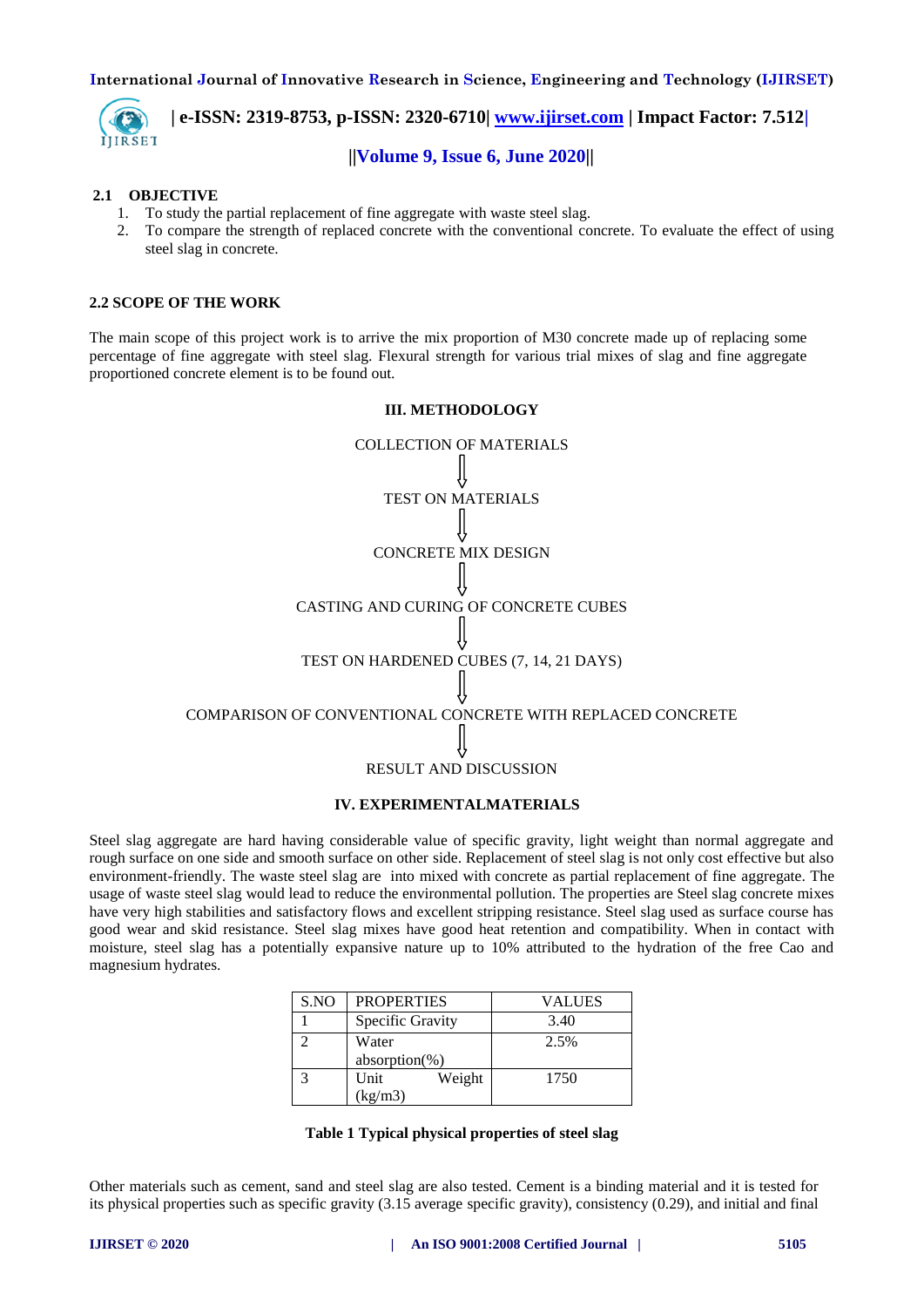

# **||Volume 9, Issue 6, June 2020||**

setting time. The fine aggregate should pass through a IS sieve of size 4.75mm and the sand should be free from impurities. The fine aggregates are also tested for its physical properties such as Specific gravity  $-2.66$  and average water absorption – 0.7. The steel slag are also tested for its physical properties such as Specific gravity – 3.40 and water absorption  $-2.5$ . The coarse aggregates showed the following test results on their physical properties, Specific gravity  $-2.73$ , which must pass through 20mm sieve and retained in 12mm sieve will be used for casting all specimens.

## **V. CONCRETE MIX DESIGN**

The concrete mix has been designed based on Indian standard code IS: 456-2000. The cement content must be adequate for mild exposure condition as per IS:456-2000. Degree of workability should be around 0.09 and degree of quality control must be good for concrete.

|                       | Ceme<br>nt | Water | F.A<br>$(Kg/m^3)$ | $C.A$<br>(Kg/m <sup>3</sup> |
|-----------------------|------------|-------|-------------------|-----------------------------|
| By<br>Weigh<br>(Kg/m) | 330        | 150   | 789.7             | 1206.9                      |
| Вy<br>ratio           |            | 0.45  | 2.4               | 3.65                        |

**Table 2. Mix preparation**

### **VI. RESULT AND CONCLUSION**

**6.1 Compressive strength:** The compressive strength of concrete of six mixes was determined at the age of 7 days, 14 days and 28 days the results are given table 4 and its variation is presented . It is evident from the results that 30% steel slag attains higher compressive strength than other mixes. It is noticed that 30SS mix produced 22.8, 29.8, and 38.5Mpa higher compressive strength than the control concrete at the age of 7, 14, and 28 days respectively.

# **S.NO MIX ID COMPRESSIVE STRENGTH (Mpa) 7 days 14days 28 days** 1 | CC | 17.5 | 24.2 | 30.4 2 | 10SS | 19.6 | 26.8 | 32.8 3 20SS 21.20 27.5 34.6 4 | 30SS | 22.8 | 29.8 | 38.5 5 | 40SS | 21.50 | 28.2 | 35.8 6 | 50SS | 20.4 | 27.20 | 33.6

#### **Table 3.compressive strength of concrete**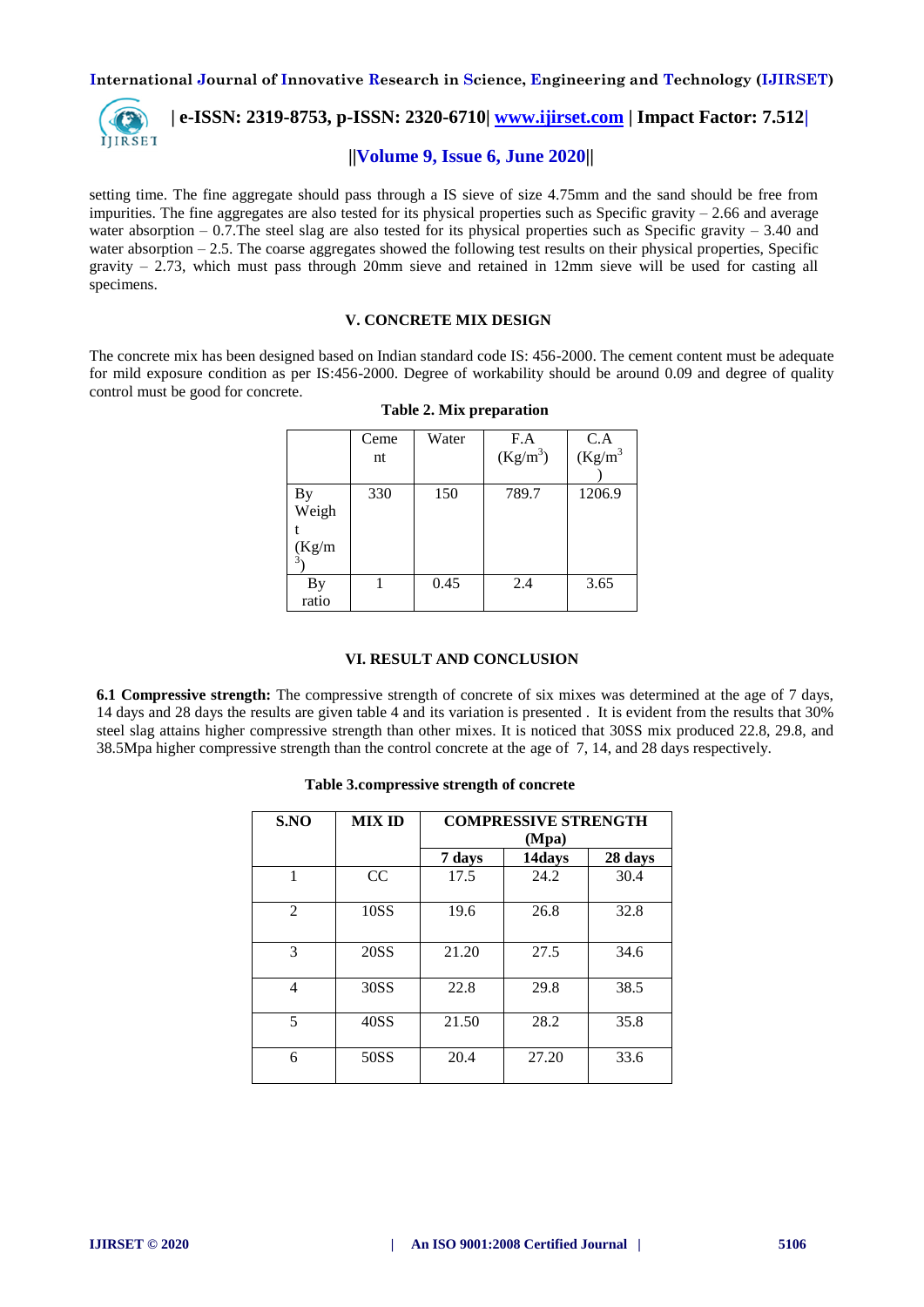

 **| e-ISSN: 2319-8753, p-ISSN: 2320-6710| [www.ijirset.com](http://www.ijirset.com/) | Impact Factor: 7.512|**





### **6.2 SPLIT TENSILE STRENGTH**

The split tensile strength of concrete of six mixes was determined at the age of 7 days and 28 days and the results are given in Table 7.2 and its variation is presented in Figure 7.2. It is evident from the results that 30% steel slag gives higher split tensile strength than other mixes similar to compressive strength. It is noticed that 30SS mix produced 2.05, 2.86, and 3.15Mpa higher split tensile strength than the control concrete at the age of 7, 14, and 28 days respectively.

| S.NO                        | <b>MIX ID</b> | <b>SPLIT TENSILE STRENGTH</b> |         |         |  |
|-----------------------------|---------------|-------------------------------|---------|---------|--|
|                             |               | 7 days                        | 14 days | 18 days |  |
|                             | CC            | 1.52                          | 2.02    | 2.65    |  |
| $\mathcal{D}_{\mathcal{L}}$ | 10SS          | 1.78                          | 2.25    | 2.82    |  |
| 3                           | 20SS          | 1.85                          | 2.48    | 2.96    |  |
| 4                           | 30SS          | 2.05                          | 2.86    | 3.15    |  |
| 5                           | 40SS          | 1.92                          | 2.72    | 3.02    |  |
| 6                           | 50SS          | 1.80                          | 2.36    | 2.84    |  |

**Table 4. Tensile strength of concrete**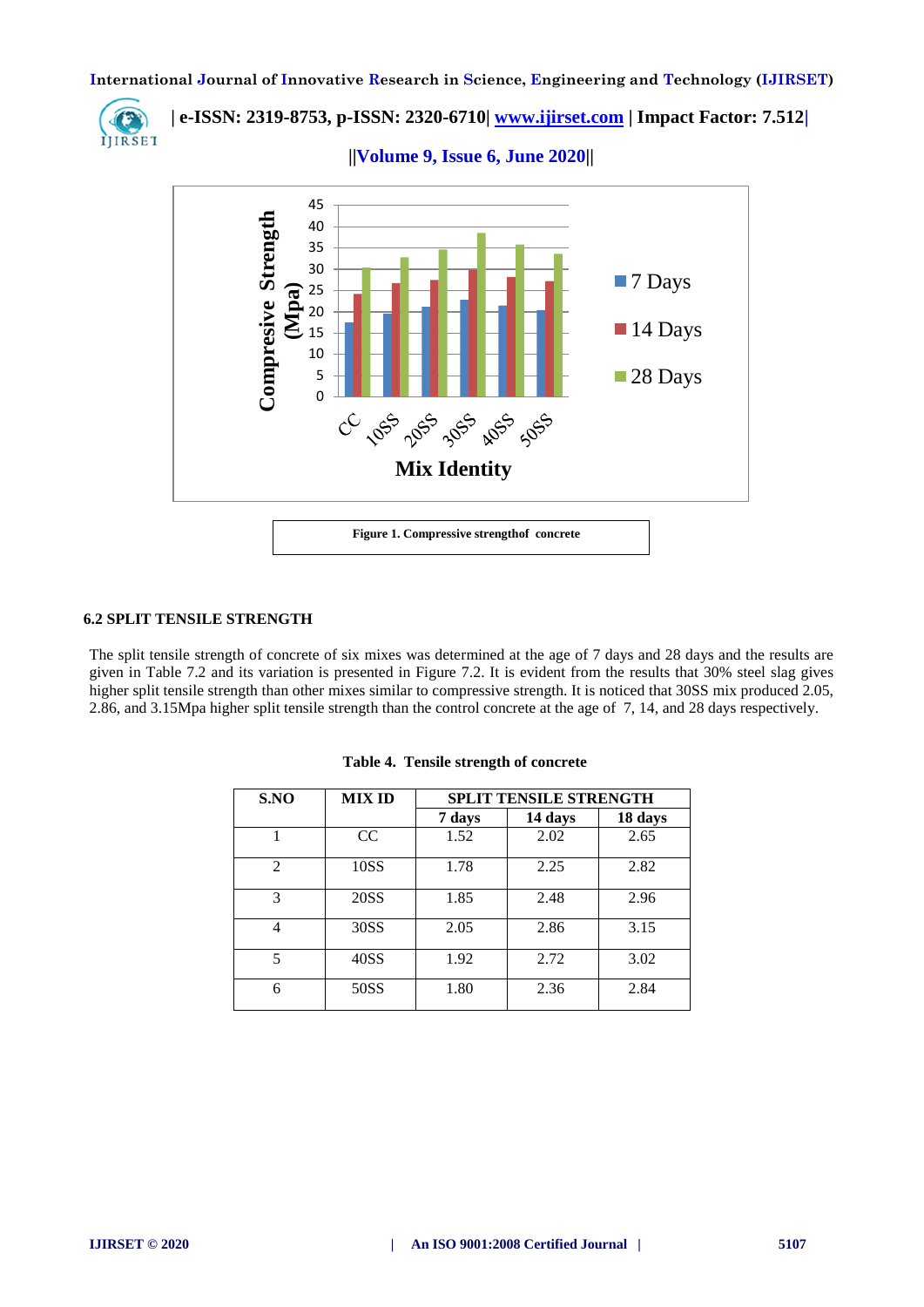

 **| e-ISSN: 2319-8753, p-ISSN: 2320-6710| [www.ijirset.com](http://www.ijirset.com/) | Impact Factor: 7.512|**

 **||Volume 9, Issue 6, June 2020||** 



### **6.3 WATER ABSORPTION TEST**

| S.<br>N     | <b>MIX</b><br>ID | <b>INITIA</b><br>L | Ove<br>n    | Weight<br>after     | $%$ of<br>Watera |
|-------------|------------------|--------------------|-------------|---------------------|------------------|
| $\mathbf 0$ |                  | WEIG<br>HТ         | Dry<br>weig | <b>Immer</b><br>ion | bsorpti<br>on    |
|             |                  | (Kg)               | ht          |                     |                  |
| 1           | CC               | 8.30               | 8.25        | 8.58                | 4.0              |
| 2           | 10               | 8.35               | 8.30        | 8.52                | 2.65             |
|             | SS               |                    |             |                     |                  |
| 3           | 20               | 8.32               | 8.27        | 8.48                | 2.53             |
|             | SS               |                    |             |                     |                  |
| 4           | 30               | 8.34               | 8.29        | 8.53                | 2.89             |
|             | SS               |                    |             |                     |                  |
| 5           | 40               | 8.30               | 8.26        | 8.47                | 2.54             |
|             | SS               |                    |             |                     |                  |
| 6           | 50               | 8.32               | 8.27        | 8.49                | 2.66             |
|             | SS               |                    |             |                     |                  |

### **Table 5Water Absorption of Concrete**

The water absorption of concrete of six mixes was determined and the results are given in Table 7.3 and its variation is presented in Figure 7.3. It is noticed that 30SS mix produced 2.89% it is high when compared other mix of concrete except conventional mix.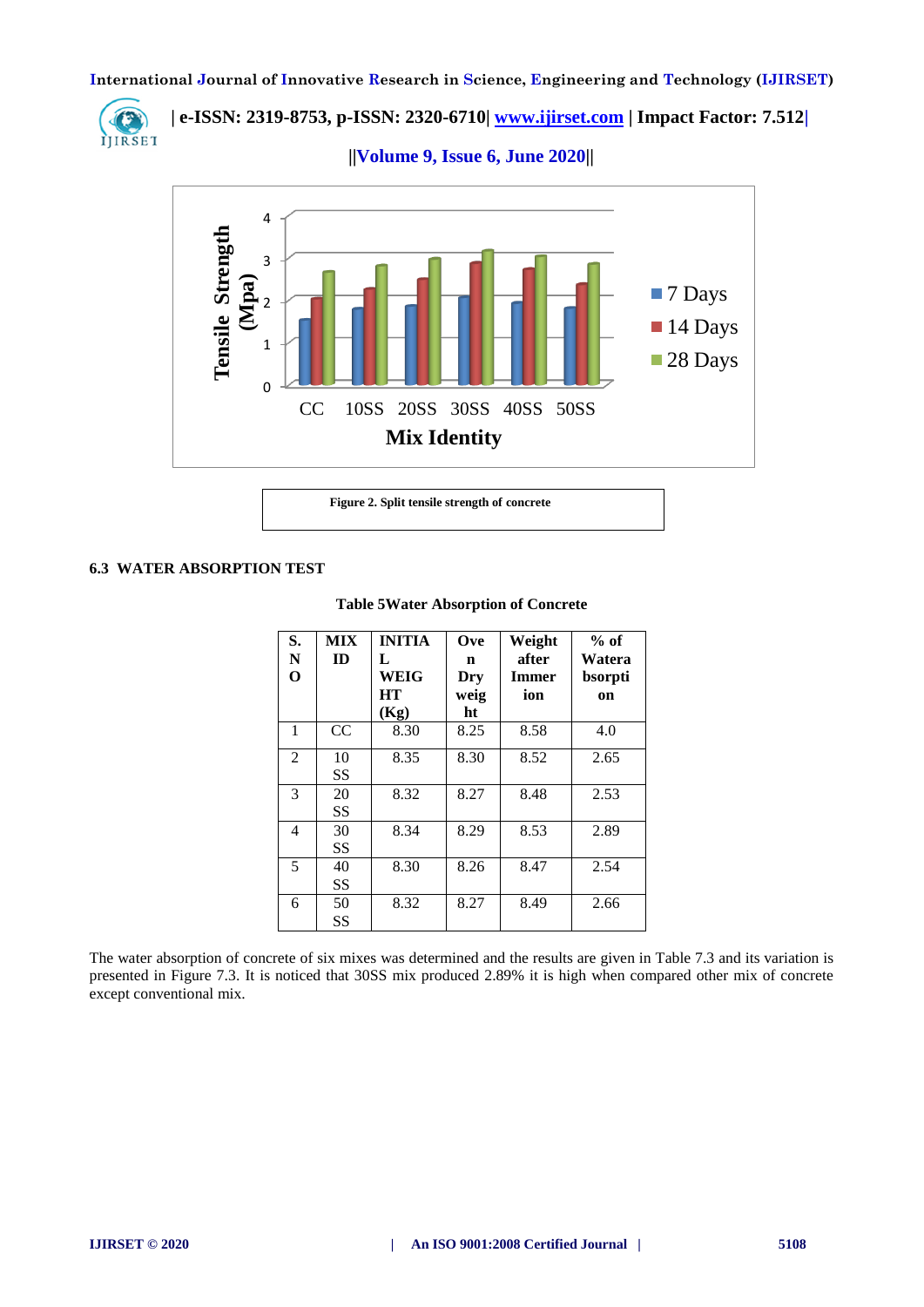IIIRSET

# **| e-ISSN: 2319-8753, p-ISSN: 2320-6710| [www.ijirset.com](http://www.ijirset.com/) | Impact Factor: 7.512|**

 **||Volume 9, Issue 6, June 2020||** 



**Figure 3.Water Absorption of concrete**

### **VII. CONCLUSION**

In this present work, an attempt has been made to study the strength performance of the steel slag concrete. The material properties of ingredients were studied and found that all the properties are well with the prescribed standards. The control concrete mix design was made for M 30 grade concrete. The compressive, split tensile strength and water absorption of concrete was found. Based on strength properties of steel slag concrete, the following conclusion is drawn.

- i. Among all steel slag mixes, the 30% steel slag concrete mix has highest compressive strength of 38.5MPa at the age of 28 days.
- ii. The similar trend has been noticed in split tensile strength, and flexural strength of steel slag concrete. The split tensile strength of30SS is 3.15MPa which is greater than other mix concrete.
- iii. Therefore, the optimum content of steel slag is found as 30% in conventional concrete.

### **REFERENCES**

[1]. Flora Faleschini , M. Alejandro Fernandez-Ruiz High performance concrete with electric arc furnace slag as aggregate: Mechanical and durability properties 11 June 2015 Volume 101 page 113–121.

[2]. George Wanga, Yuhong Wanga, Zhili Gaob Use of steel slag as a granular material: Volume expansion prediction and usability criteria 12 May 2010 volume184 page 555–560.

[3]. Ivanka Netinger, Dubravka Bjegovic Utilisation of steel slag as an aggregate in concrete 25 February 2010, volume44, page 1565–1575.

[4]. Jens Groenniger, Augusto Cannone Falchetto Experimental investigation of asphalt mixture containing Linz-Donawitz steel slag 12 December 2016

[5]. Jul Endawati , Rochaeti , Utami R , Optimization of Concrete Porous Mix Using Slag as Substitute Material for Cement and Aggregates , 22 february 2017 Vol. 865, page 282-288

[6]. J. Rosales, M. Cabrera, F. Agrela ,Effect of stainless steel slag waste as a replacement for cement in mortars. Mechanical and statistical study10 March 2017 Vol. 142, page 444 – 458.

[7]. Liu Chunlin, ZhaKunpeng, Chen Depeng, Possibility of Concrete Prepared with Steel Slag as Fine and Coarse Aggregates: A Preliminary Study 2011 Volume 24 page 412 – 416.

[8]. Mahmoud Ameri, Ali Behnood ,Laboratory studies to investigate the properties of CIR mixes containing steel slag as a substitute for virgin aggregates 5 April 2011 Volume 26 page 475–480.

[9]. PervizAhmedzadea, BurakSengozb, Evaluation of steel slag coarse aggregate in hot mix asphalt concrete 10 March